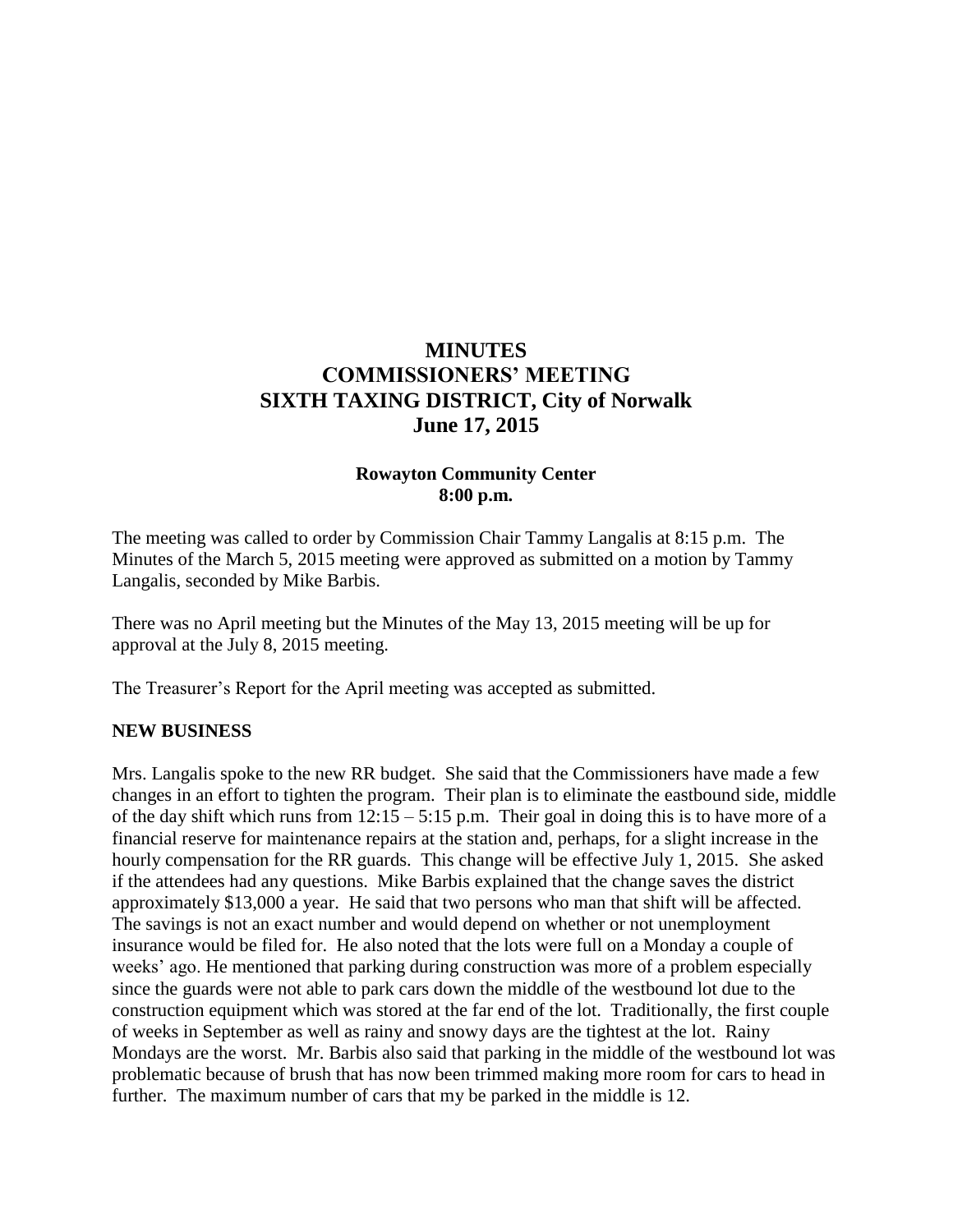## **MINUTES – June 17, 2015 Page Two**

There are several budget amendments to be proposed. Tammy told those in attendance basically what they were. Mr. Barbis explained that the reason we're doing this is that there has been money left in accounts for projects that are long ago accomplished. We're going to clean up those accounts and others so that we don't have so many overages and underages to be voted on at the Annual Meeting next year. We're moving money that's not being used into accounts where it can be used.

The first modification for the Fiscal Year 2014-2015 concerns a capital project fund for Pinkney Park. We would like to re-appropriate available funds of \$45,000 in the Capital Projects Fund, Pinkney Park Power Box, account #3635, to the following Capital Projects:

- Pinkney Park Seawall, account #3630
- Pinkney Park Driveway Project
- Pinkney Park Barn Project

#### **Motion:**

"I, Chairwoman Langalis, move to re-appropriate available funds of \$45,000 to the following Capital Projects":

- Pinkney Park Seawall, account #3630
- Pinkney Park Driveway Project
- Pinkney Park Barn Project

The next modification concerns a capital project fund: Pinkney Park

- To fund and close the completed Pinkney Park Seawall, account #3630
- To fund the new Pinkney Park Driveway Project
- To fund the new Pinkney Park Barn Project

#### **Motion:**

"I, Chairwoman Langalis, move to fund and close the completed Pinkney Park Seawall Project, account #3630 and to fund the new Pinkney Park Driveway and Pinkney Park Barn Projects".

Commissioner Barbis asked that that motion not be voted on because the projects can't be done now, especially the driveway project, because of Shakespeare on the Sound and the Farmers' Market.

The next motion concerns re-appropriation of Operating Funds.

This is to re-appropriate available funds of \$15,495 from the following Operating accounts:

\$11,000 from Fire Department #6310

\$ 4,495 from Administrative – Accounting Services #6020

#### **Motion:**

"I, Chairwoman Langalis, move to re-appropriate available funds of \$15,495, from Fire Department and Admin – Accounting Services to the District Payroll account #6800."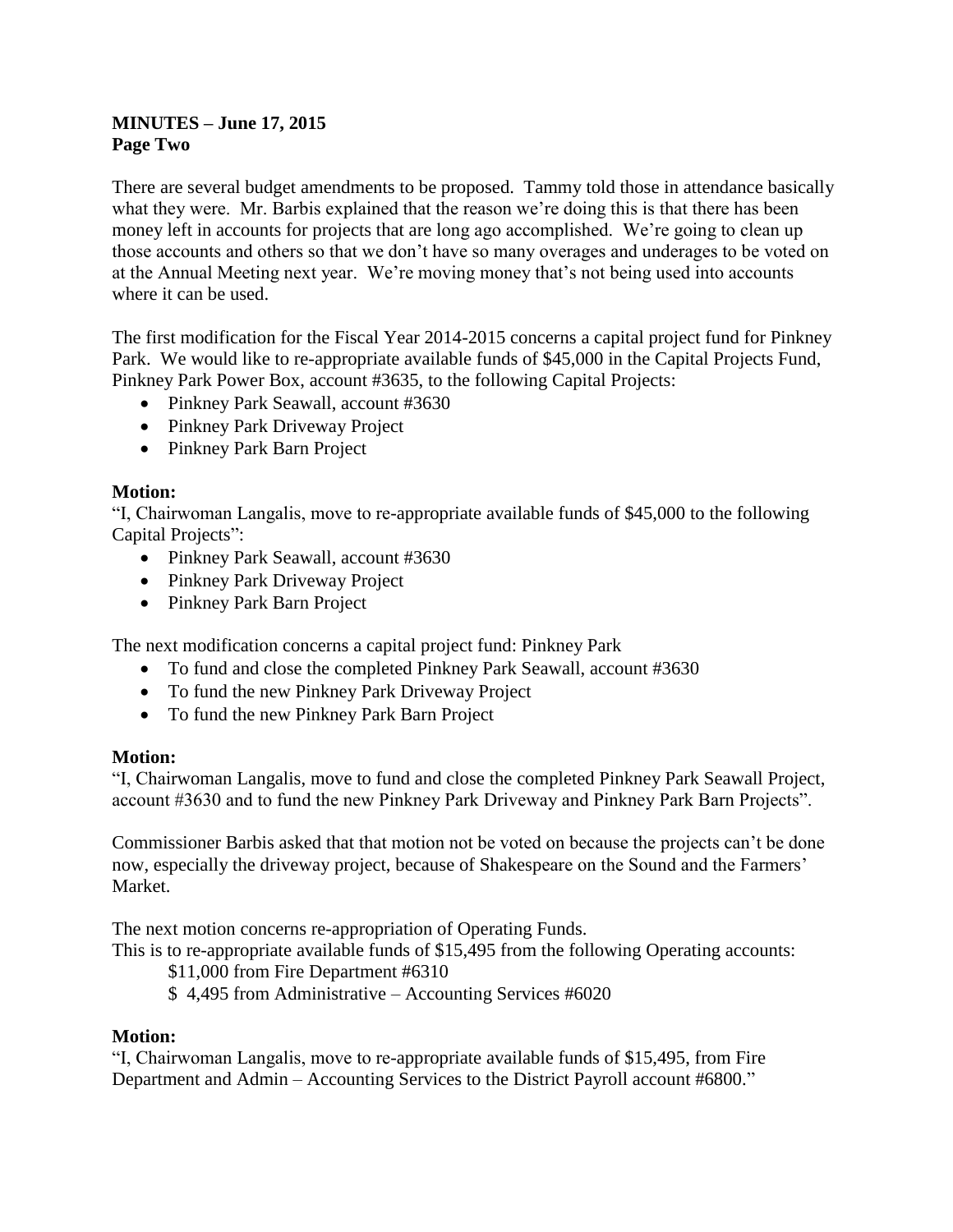### **MINUTES – June 17, 2015 Page Three**

This motion has to do with Operating – District Payroll #6800 It is "to transfer \$11,000 from the Fire Department #6310 and \$4,495 from the Admin-Account Services #6020 to the District Payroll account #6800, total amount \$15,495.

## **Motion:**

"I, Chairwoman Langalis, move to transfer \$15,495 from the Fire Department and Admin – Account Services to the District Payroll account #6800".

Mr. Barbis said this was because Luis' hours had been increased, and Candy Atwell had come under the regular payroll.

The next motion has to do with the Decrease of the Operating Budget. It is to decrease the 2014/2015 District Operating Budget by \$65,000. The decrease of appropriations will match the Property Tax Revenue deficit.

## **Motion:**

"I, Chairwoman Langalis, move to decrease the District budget for Fiscal Year 2014-2015 to match the Property Tax Revenue deficit of \$65,000.

The next motion is to Decrease the Operating Budget.

It is to decrease the following expense categories to equal the Property Tax Revenue deficit of \$65,000.

- Ambler Lot #6331 decrease of \$10,000
- Community Center #6333 decrease of \$4,000
- Pinkney Park #6337 decrease of \$20,000
- Bond Issuance #6220 decrease of \$2,800
- Disposal #6260 decrease of \$5,000
- Fire Department #6310 decrease of \$16,200
- Insurance #6400 decrease of \$3,500
- Legal #6500 decrease of \$3,500

## **Motion:**

"I, Chairwoman Langalis, move to decrease the expense categories for Ambler Lot, Community Center, Pinkney Park, Bond Issuance, Disposal, Fire Department, Insurance and Legal, to equal the Property Tax Revenue deficit of \$65,000.

The next motion is to Increase the Operating Budget

This is to increase the 2014/2015 District Operating Budget by \$29,643. The increase of appropriations will be funded by the Operating Fund and moved to the Transfer Out to Capital budget line for \$29,643.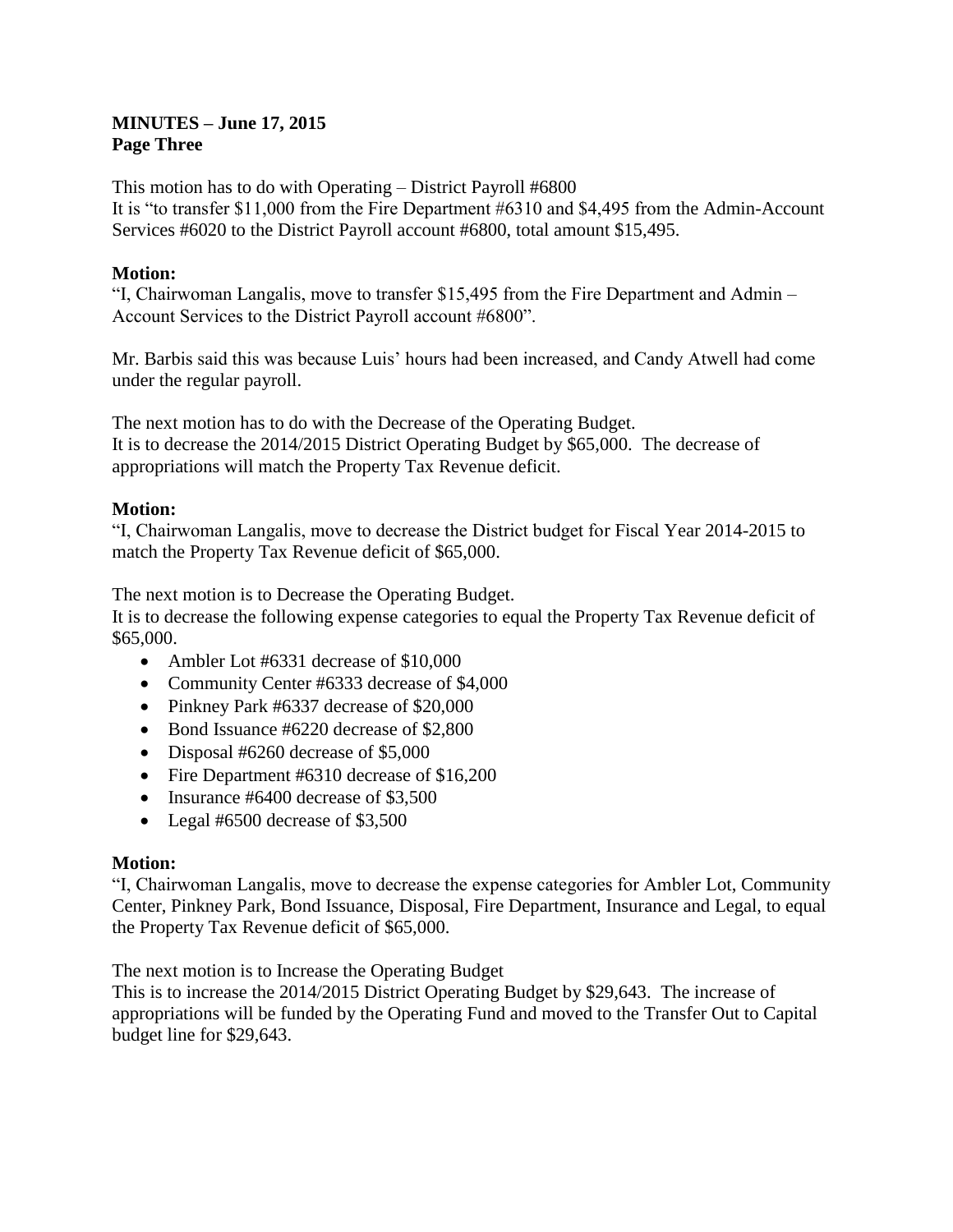### **MINUTES – June 17, 2015 Page Four**

Motion:

"I, Chairwoman Langalis, move to increase the District budget for Fiscal Year 2014/2015 by increasing the Operating Budget by \$29,643 to the Transfer Out to Capital account.

The next motion concerns Re-Appropriating of Funds in the Operating Account #6000. This is to re-appropriate available funds of \$7,500 from Administrative #6000.

## Motion:

"I, Chairwoman Langalis, move to re-appropriate available funds of \$7,500 from Administrative #6000.

The next motion concerns the Operating – Bayley Beach #6100 account. It is to transfer \$7,500 from the Administrative #6000 to the Bayley Beach account #6100.

## Motion:

"I, Chairwoman Langalis, move to transfer \$7,500 from Administrative #6000 to the Bayley Beach account #6100.

Mr. Barbis noted that there wasn't enough money budgeted in this account for work done in the spring which included painting of the Pavilion and the purchase of new picnic tables and benches.

Mr. Barbis made a motion to approve all the aforementioned motions in one vote. Mr. Igneri seconded the motion which passed unanimously with no discussion.

It was announced that Mr. Verel will be meeting with the City Treasurer Mr. Hamilton tomorrow about the shortfall in tax revenue coming to the Sixth Taxing District.

One of those in attendance asked about the seawall repair in the area that borders Roton Point. Mr. Barbis said that we've talked with Roton Point about combining the repairs and they've been very uncooperative. We replaced the rip rap there. Roton Point doesn't seem to think that the wall had any problem. We have money budgeted for that project starting in July. The engineer wants us to put a concrete cap on it and a railing. We're going to do our part of it.

## **REPORTS**

**Commissioner Mike Barbis** said that they're starting the driveway project at the Community Center and it is pretty much going as planned. However, when they started digging out the driveway, they realized that there's a much bigger change in the topography, the grade, than they expected and they couldn't understand how the engineer and contractor had missed that. The good news is that we won't need parking stops at the end of each lane of parking. They have had to move some plants and the sprinkler system. The engineer doesn't want to take the responsibility for the mistake. It's a sore topic, but it won't cost us much. We won't have to do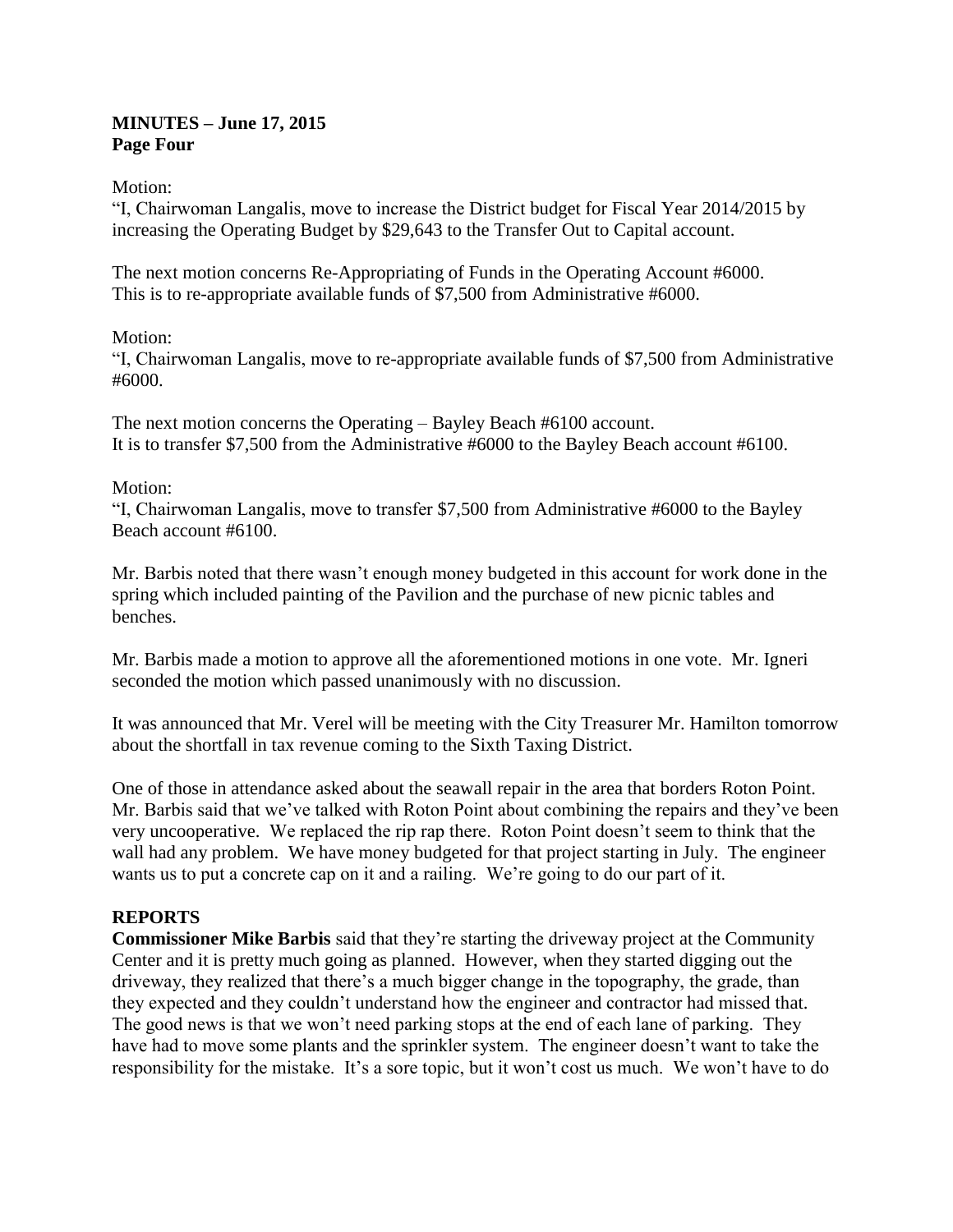#### **MINUTES – June 17, 2015 Page Five**

any retaining wall. They've cut out for the driveway already. We're going to use pavers which grass will grow through for the parking lot. They took out an electrical line that was buried. It should be buried further. That should have been 3 feet deep. It was not on the contractor's plan. Ed Carlson said that they had shut power off to the paddle courts as a precaution. The cost of the repairs is not going to be as much as the engineer thought. The sewer went under that. Mike said that we would need to have a granite crosswalk which will cost about \$10,000. This will help as a traffic calming measure for vehicles leaving the Community Center grounds.

Mr. Barbis went on to report that they are finishing up the flood damage project to repair the damage done in the Library. The insurance checks have been sent to us. It's been confusing since the Library has been committing to the spending. There was a \$5,000 deductible which the library has agreed to split with us. They lost a specialized copier and money was lost on the replacement of that since the insurance company depreciated it. Mike thinks that maybe we should pay it all.

When the new offices were occupied upstairs, it has necessitated the Library to have an extension to their Wi-Fi network. They have a person who is going to fund this whole thing. We're going to be getting a Wi-Fi system quote for extending our Wi-Fi to the Underground. We might have to pay for it to be wired. We are also having some problems getting to our calendar right now. That is in the process of being corrected.

**Commissioner Tammy Langalis** said that Scott Whiteman's camp at the beach has been going well. He recently spoke with Tammy and indicated that he would like to take a leave in July during the only time that he has not been able to find someone to care for his mother. He has two women running the program at the beach and he trusts them completely. Tammy asked if it was OK with everyone to allow him to go back to Texas for two weeks. **APPROVED.**

**Commissioner John Igneri** reported that our insurance premium is likely to go up about 5% this year. He recommends staying with the current provider. This company puts the various policies out to bid and gives us the best deal. They're representing us and not the insurance companies.

In Pinkney Park, he was interested in doing the driveway project there. However, grass would not grow there at this time and the Farmers' Market would still be in progress. So, he recommends moving the driveway project to September or October. It certainly should be moved until after Labor Day. By then, hopefully, we will have the missing tax revenue restored by the city. John is of the opinion that the City's Treasurer Tom Hamilton does not have the entire story.

Joe Warren, 14 McKinley Street, said that their community Lobster Bake would be held at Bayley Beach on July 2 if the Commissioners approved. Captain John caters the event and everyone in attendance pays for their own dinners. 92% of the people attending will be Rowayton residents. They will clean up and keep everything in control. Property Manager and Fire Marshal Ed Carlson asked that the caterer provide a Health Certificate and Liability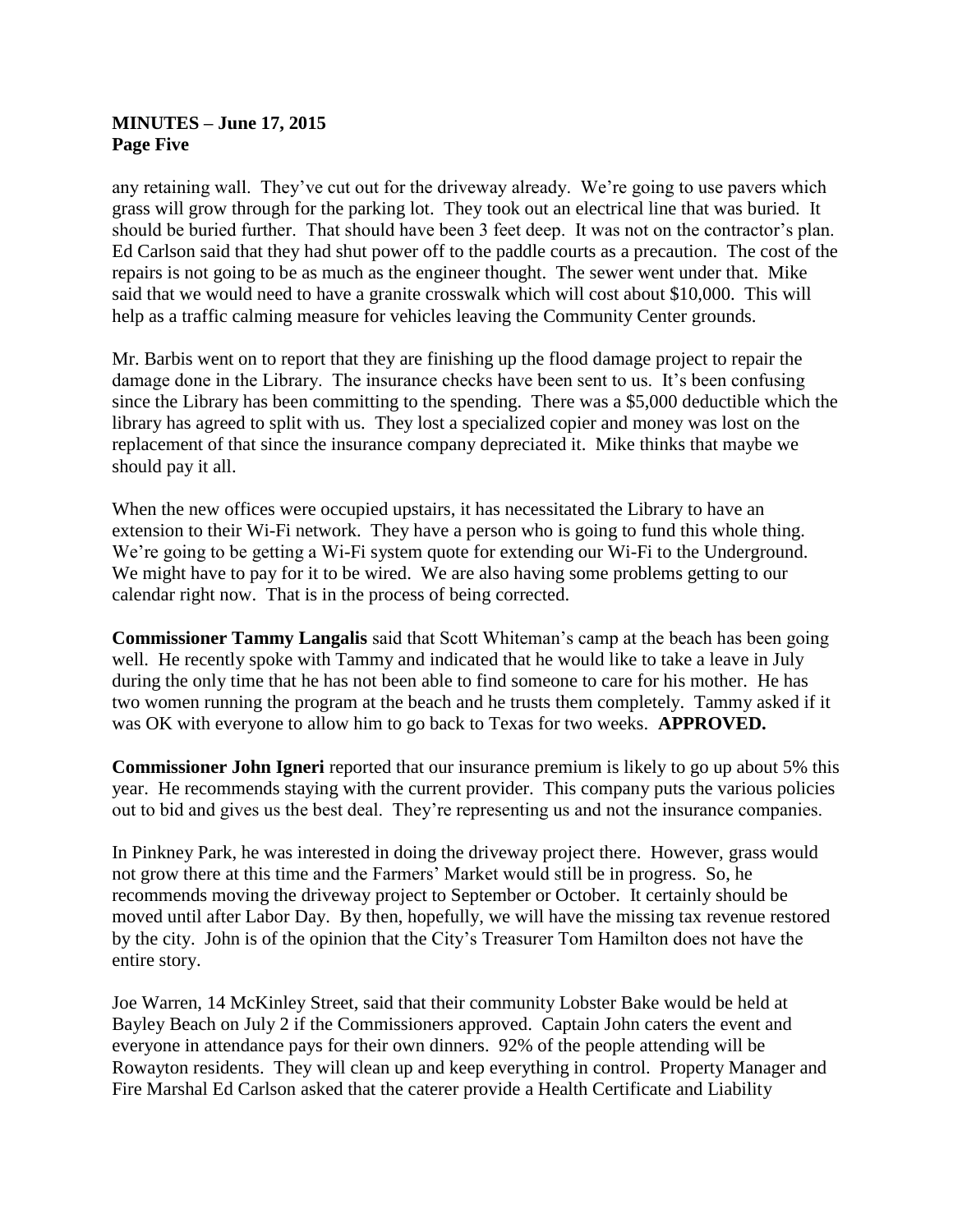## **MINUTES – June 17, 2015 Page Six**

Insurance Certificate to the District before the event. Mr. Warren addressed the possibility of getting a professional gathering permit and said he would argue against that since it really is like many individual parties and not one big gathering. The RCA doesn't want to do the Lobster Bake that they used to sponsor. Captain John cleans up all the garbage and they don't bother the neighbors. This event is also not on the weekend but on a Thursday evening. **APPROVED**

## **District Treasurer**

Commission Chair Tammy Langalis said that the Treasurer's report would be accepted as submitted.

| <b>District Fire Marshal</b>       | <b>May 2015</b>  | <b>Ed Carlson</b> |
|------------------------------------|------------------|-------------------|
| <b>Type of Activity</b>            | $\pm$            | # Man Hours       |
| <b>Blasting Permits</b>            | ***              | ***               |
| <b>Blasting Site Inspections</b>   | ***              | ***               |
| <b>Building Inspections</b>        |                  | $\overline{2}$    |
| Clerical (office) work             |                  | 20                |
| <b>Fire Marshal Conferences</b>    | ***              | ***               |
| <b>Career Development Training</b> | 3                | 13                |
| Investigation(s)                   | 4                | 5                 |
| Meetings: District Monthly         |                  | $\overline{2}$    |
| <b>School Carnival</b>             |                  | $\overline{2}$    |
| (Other)                            |                  |                   |
| Temporary structure inspection     |                  |                   |
| (Other)                            |                  |                   |
| Carnival Ride inspection w/SFM     |                  | $\overline{2}$    |
| (Other)                            |                  |                   |
| Propane tank inspection            | 1                | 1                 |
|                                    | Total Man Hours: |                   |
|                                    |                  | 47                |

Remarks: There have been fire incidents of a port-a-pottie and a tent fire. These are under investigation by NPD detectives and myself.

Mr. Carlson mentioned that there was a fire set in a garbage can and a recycle bin on Crest Road. That is being investigated and the police have a person of interest. It is not someone from Rowayton. Our engine went to Roton Middle School on the last day of school in order to fill the dunk tank for their end of year party.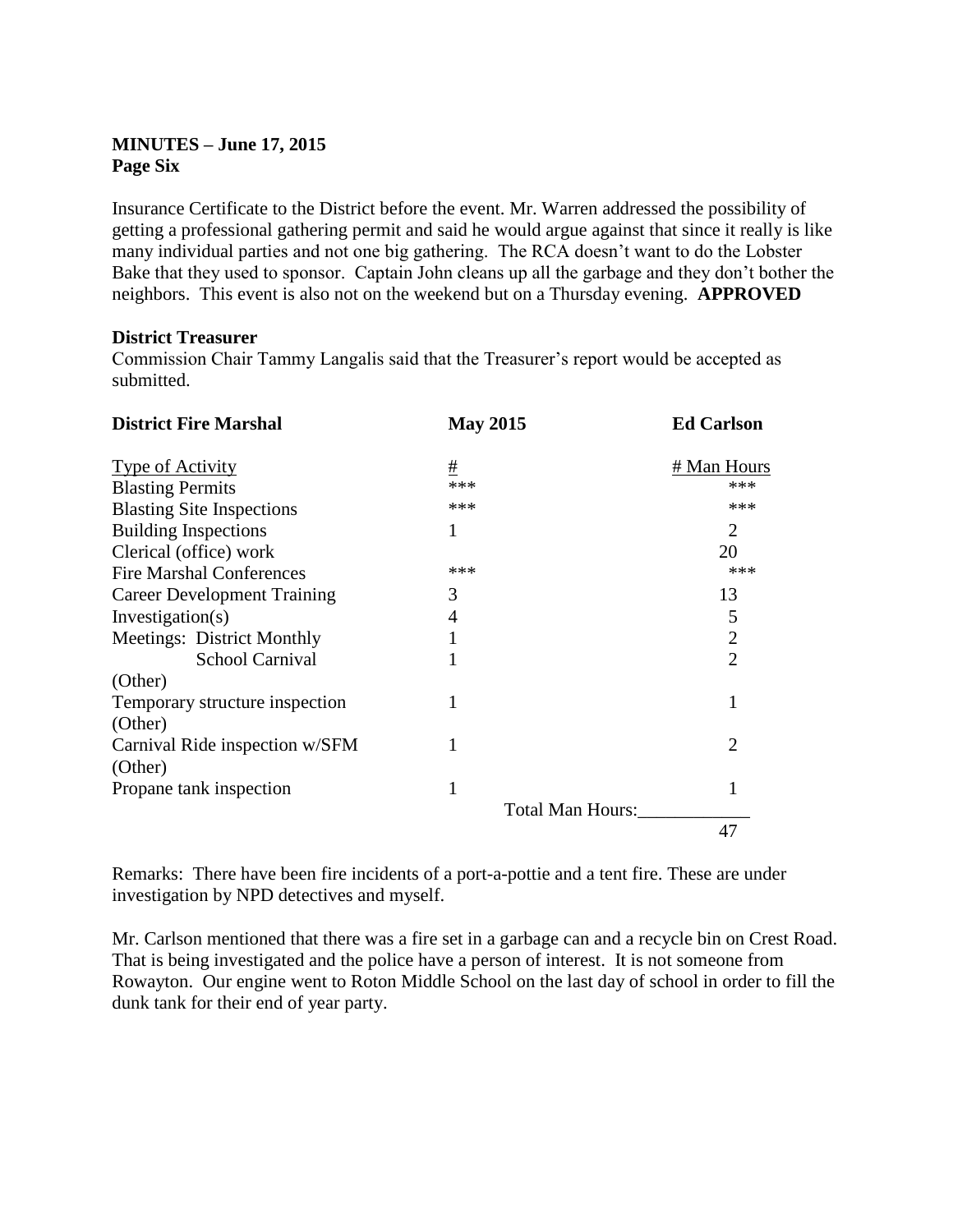**MINUTES – June 17, 2015 Page Seven**

## **District Property Manager June 2015 Ed Carlson**

#### **Community Center:**

1. The new driveway exit project has been started. It is estimated to take two months to complete.

#### **Bayley Beach:**

- 1. The parking lot lines will be partially redone before July  $4<sup>th</sup>$
- 2. A paddle board rack was completed by Jason and is now available as rental spaces to residents.
- 3. Painting of the Pavilion has been completed.

#### **Pinkney Park:**

- 1. The Maritime Museum building is in the process of being painted.
- 2. The bathroom renovation was completed by Memorial Day.

#### **R. R. Station:**

1. The vandalism of the wall under the bridge was removed by District personnel.

It was decided to rent the Paddle Board rack at the kayak rack rate of \$200 per space. There are 14 spaces available.

Ed also reported that Joe Jensen sent a message that everything is fine concerning his summer patrols. He is aware of some problems. He recently put an end to a late night bash at Bayley Beach. Joe's been touring around the Ambler lot a bit more and has reported some interesting paraphernalia there.

**District Clerk June 2015 Andrea Woodworth**

- 1. There is a woman who has asked to bring a group, probably about 15, women to Pinkney Park on September 16 during the day to paint for a few hours. She is not a resident of the District, but there is nothing else scheduled at that time and it is a public park. Do you agree with this. **APPROVED**
- 2. I have had a request from a Westport Temple to have a service/concert in Pinkney Park on September 5, a Saturday evening, from 8 – 10:30 p.m. I've asked a lot of questions and told them that you usually allowed music only until 10:00 p.m. I think they can work with that. They would expect about 200 people. I did tell her that the neighbors' reception of the event might be an issue and she said they would, of course, respect the neighbors' concerns. She didn't know where exactly they would want to set up as she's never seen the park. I told her that there is essentially no parking in the park and told her about the Ambler Lot. But, when I heard about the #s, I don't think that would be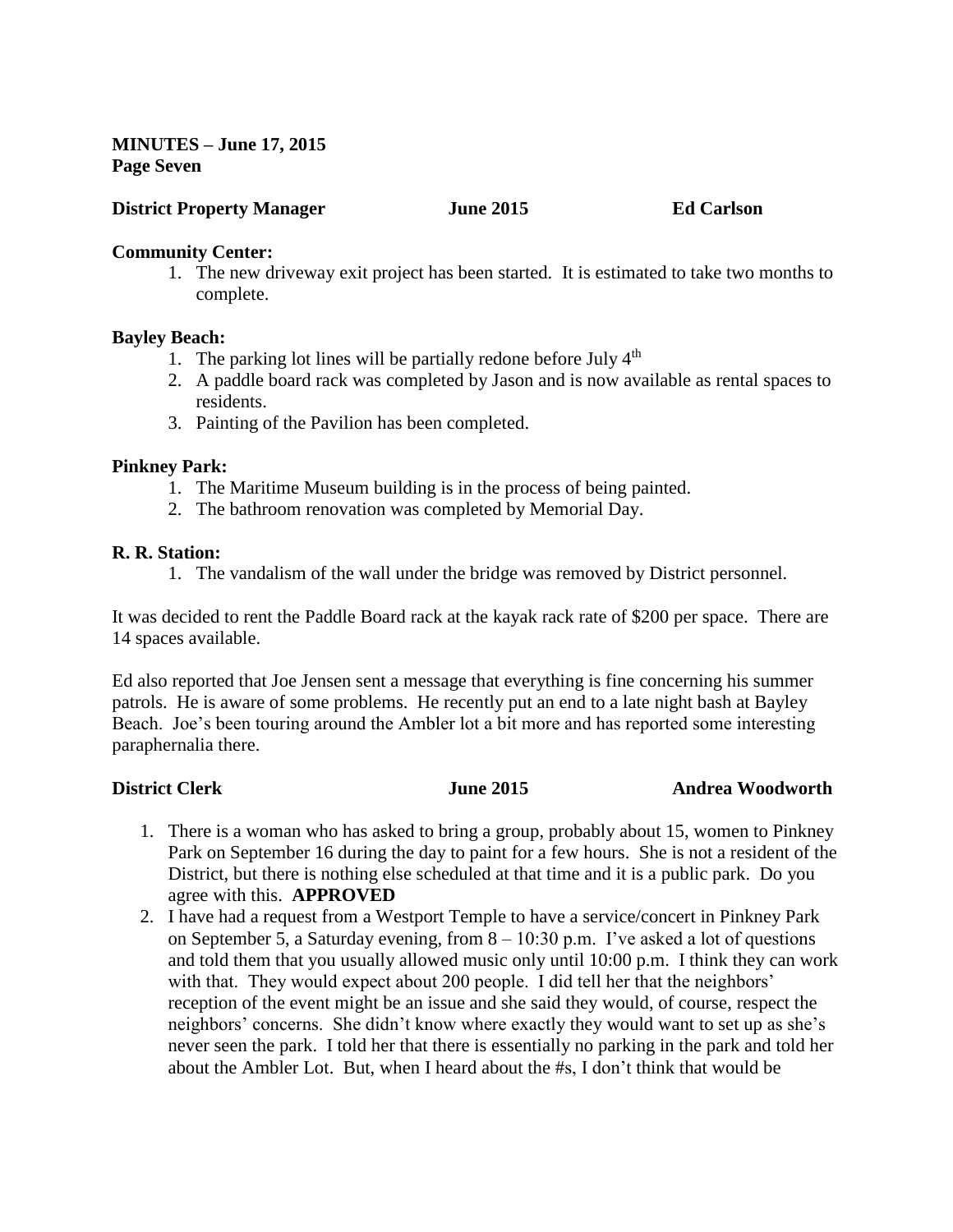## **MINUTES – June 17, 2015 Page Eight**

sufficient. Would we charge them a fee? How much? Would you approve this or not, based on what we know now? What other information would you want if you were to entertain the idea? **NOT APPROVED**

- 3. I have had a request from Dave Epprecht to have a picnic at Bayley Beach for his networking group that meets in the library on Thursday mornings. There would be about 25 people and many of them are not District residents. He was wondering if the gate fee might be waived. This would happen either on June 25 or July 2, both Thursdays. **GATE FEE NOT WAIVED** (The Clerk will inform Mr. Epprecht that July 2 is scheduled for a big party at the beach.)
- 4. The yoga at Pinkney Park on Saturday mornings has started and has been successful so far.
- 5. We renewed the parking permits for the RR this last Saturday. I will be processing the Wait List permits this Saturday, of which there are many so far.
- 6. I'm still receiving Bayley Beach Permit applications. I had one complaint about the Late Fee on the phone but haven't done the most recent set of applications yet so have not found any other complaints.
- 7. The Clerk asked what concert dates would trigger the \$40 gate fee. The answer was that ALL the concert dates would trigger the \$40 gate fee at Bayley Beach.

It was brought up that the SOS tech people have been parking all over the park. There haven't been any problems with SOS and the Farmer's Market sharing the park on Fridays. There has only been one food truck at the performances. Brendan has an ice cream concession there.

Food trucks at Bayley Beach were discussed with the clerk stating that many people who rent the Pavilion are now using the food trucks instead of regular caterers. The Commissioners agreed that they can be allowed in the same way as a caterer as long as the trucks do not serve to anyone but party goers.

Kevin Tepas, 7 Barnfield, asked on behalf of the Library whether or not there has been any progress on the library bathroom. Mr. Carlson said that the sewer pipe had apparently collapsed and that the problem was being rectified.

Mr. Barbis mentioned that the District had planned to apply for another state preservation matching grant. But, apparently, the funds set aside for that have been appropriated by the governor. So, at the present time, there is no money in the fund for which to apply. They may be looking at applying for other grants. We have \$10,000 to attend to the gates. They want to make certain improvements in the courtyard, clean up the Underground and upstairs. This all might be resuscitated next spring. We probably won't be able to do some things that we had planned to do. He also mentioned that the state of Connecticut has proposed putting a new tax on cell phones. Legislation passed recently that will allow them to put stop signs at McKinley to make that a three way stop.

RR Guard supervisor Tom Robinson asked if the Community dock was still in the District.